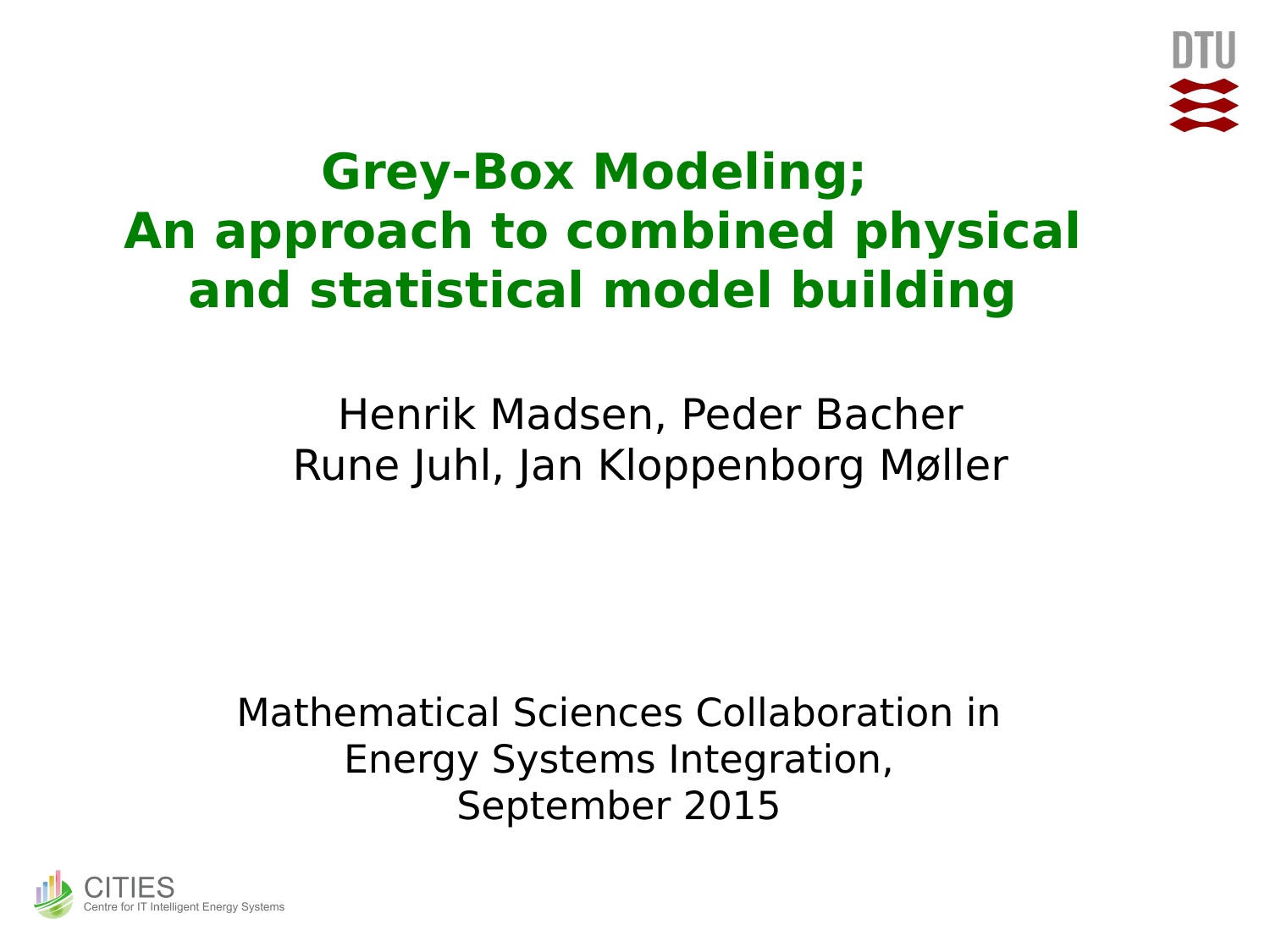# **Traditional Dynamical Model**



ES Centre for IT Intelligent Energy Systems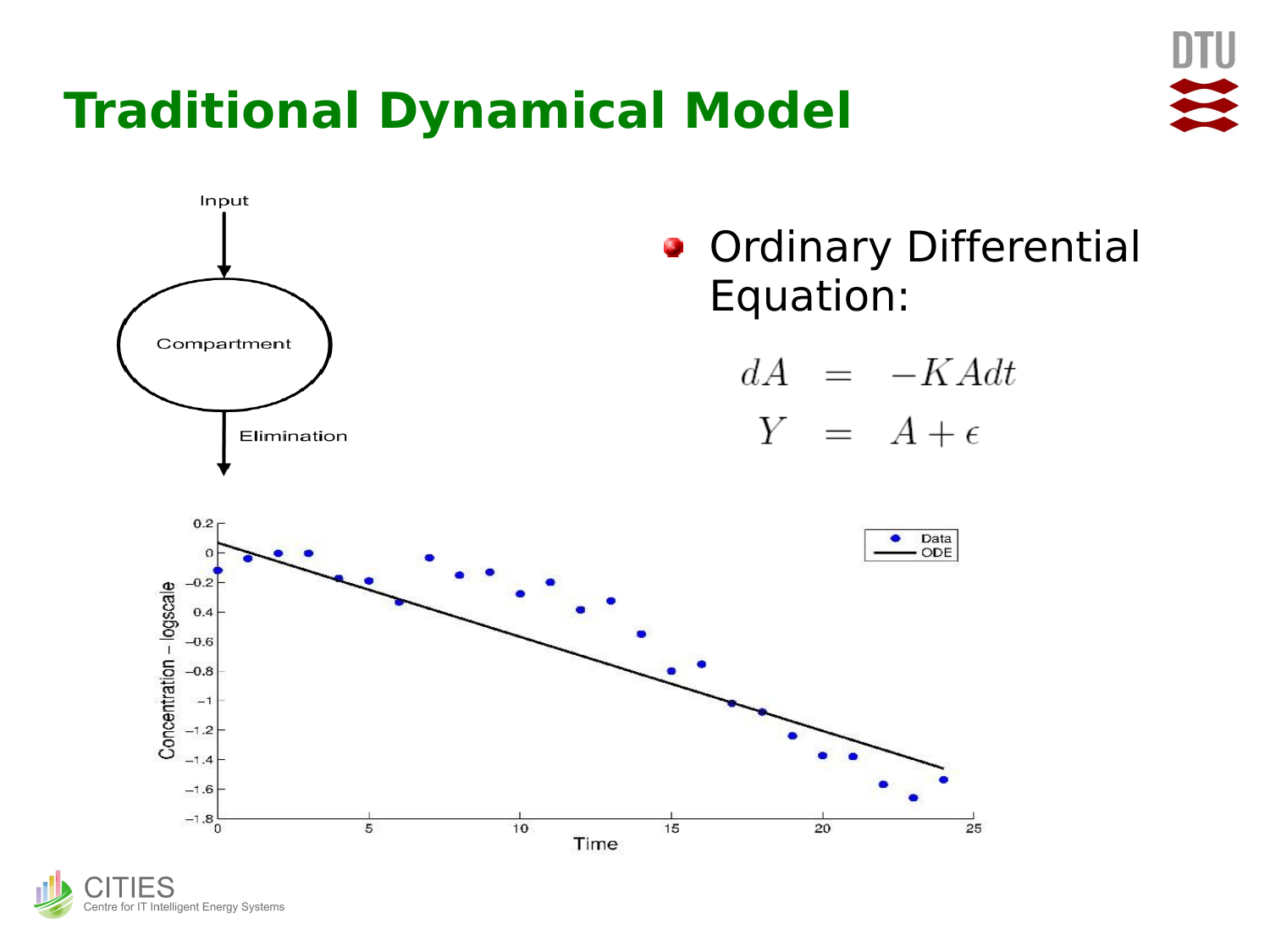# **Stochastic Dynamical Model**





- **Stochastic Differential** Equation:
	- $dA = -KAdt + \sigma dw$  $Y = A + e$

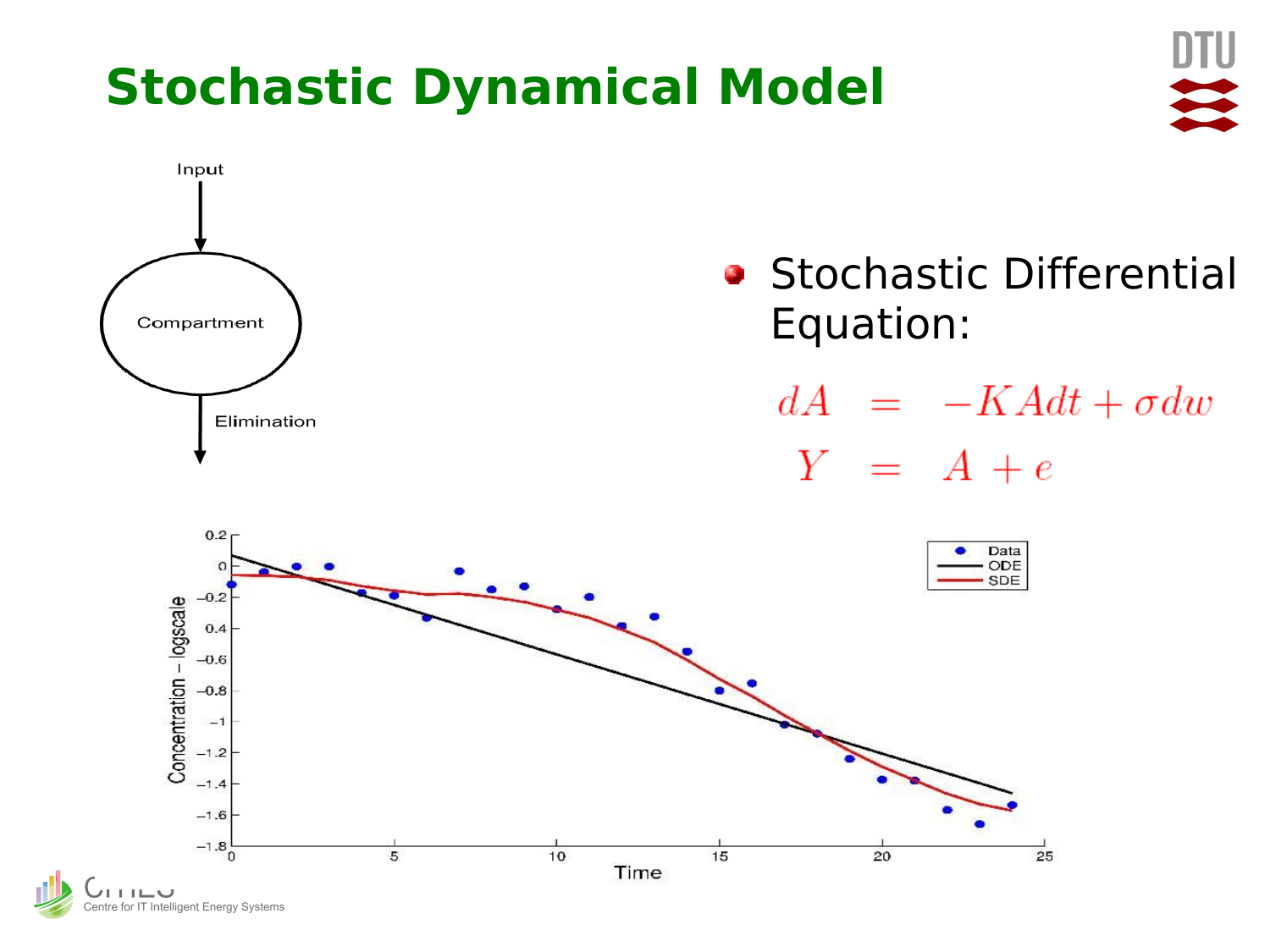# The grey box model





- State variables  $X_{t}$ :
- Input variables  $u_t$ :
- $\theta$ : Parameters
- $Y_k$ : Output variables
- Time  $t$ :
- Standard Wiener process  $\omega_t$ :
- White noise process with  $N(0, S)$  $e_k$ :

e for IT Intelligent Energy Systems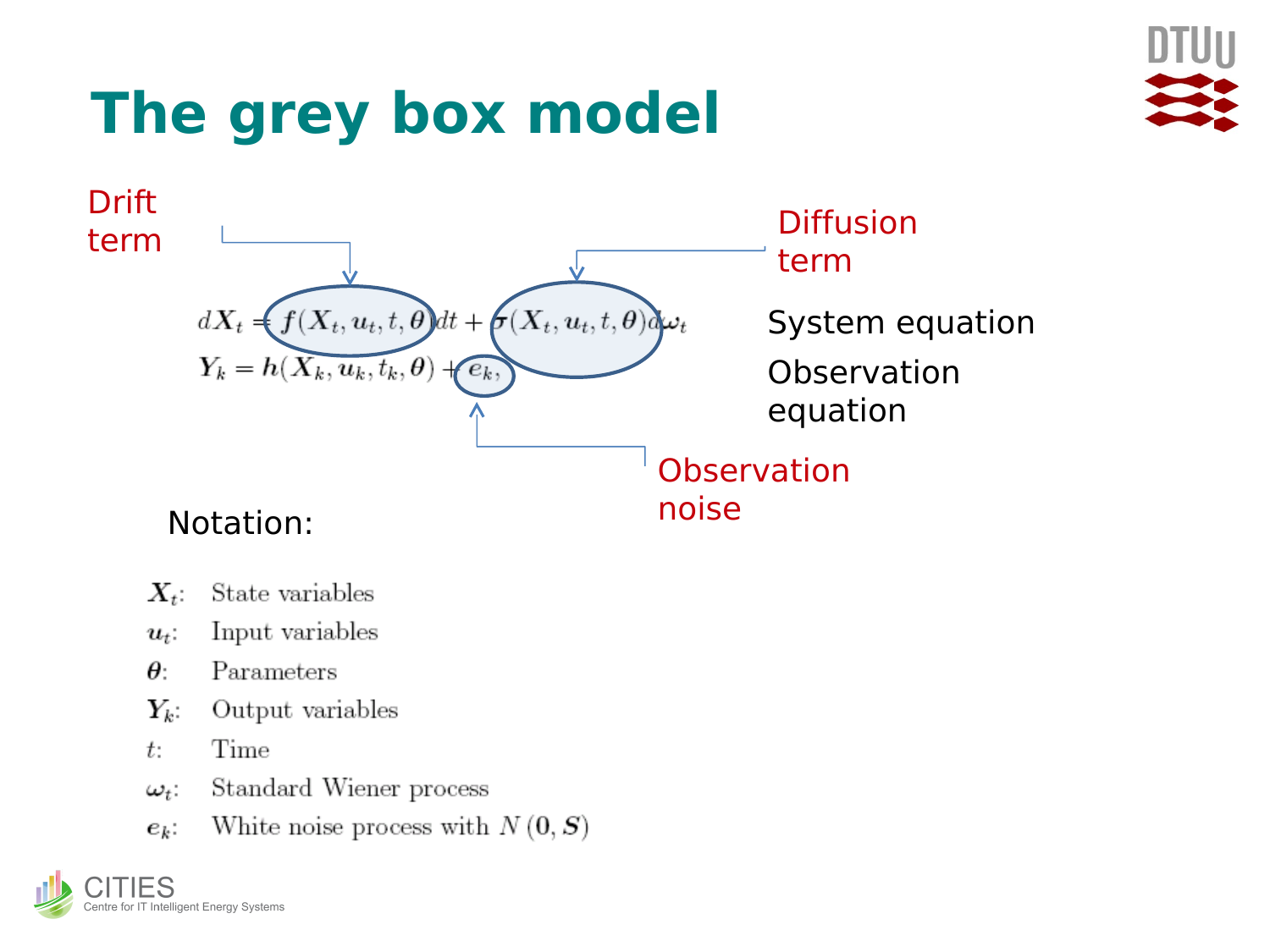

# **Grey-box modelling concept**



- Combines prior physical knowledge with information in data
- Equations and parameters are physically interpretablee.

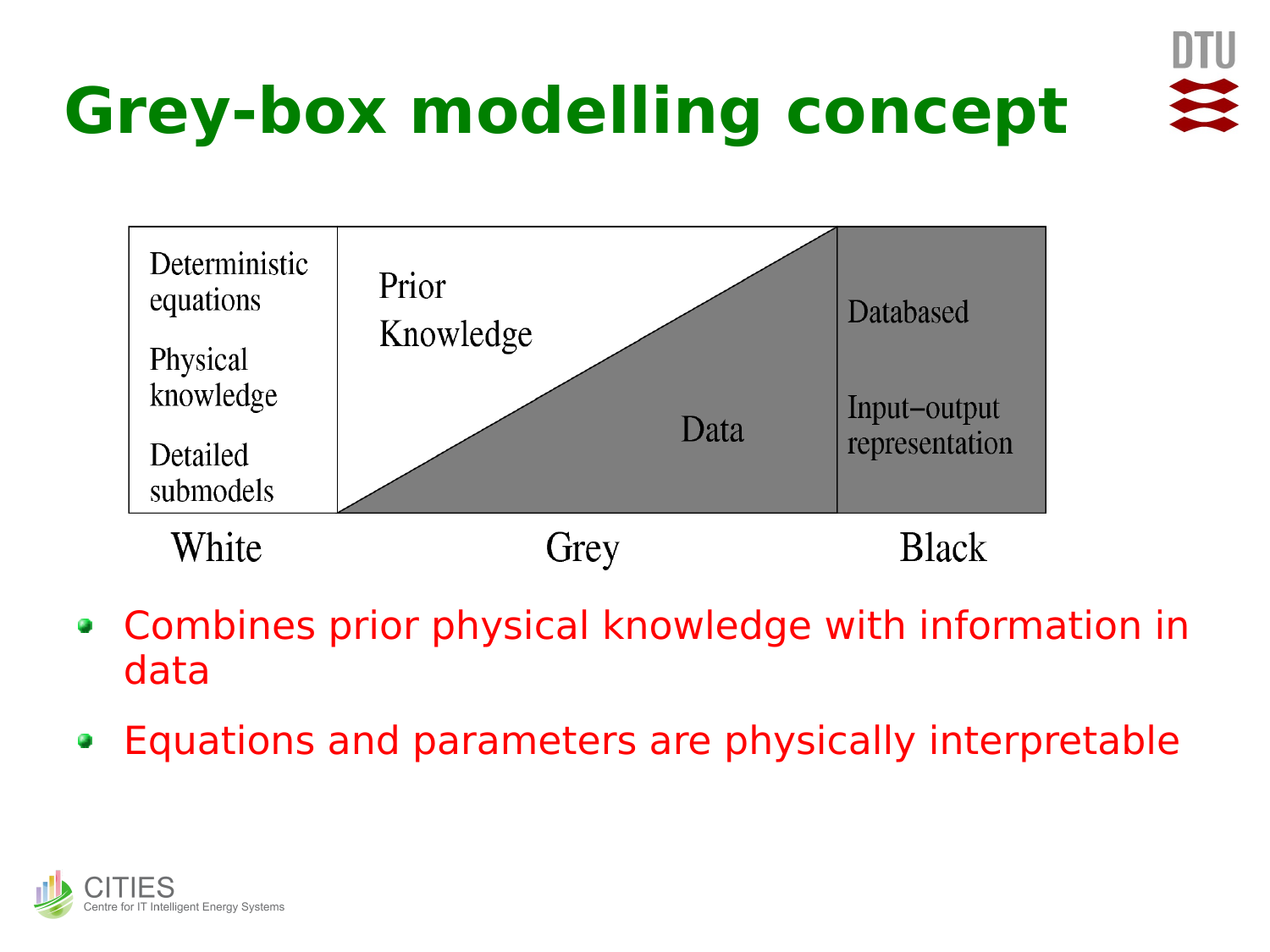

# **Forecasting and Simulation**

#### **Grey-Box models are well suited for ...**

- ◆ One-step forecasts
- ◆ K-step forecasts
- **◆ Simulations**
- **→ Control**
- … of both *observed* and *hidden* states.
- **It provides a framework for pinpointing model**   $\mathcal{F}^{\mathcal{E}}$ **deficiencies – like:**
	- Time-tracking of unexplained variations in e.g. parameters
	- Missing (differential) equations
	- Missing functional relations
	- Lack of proper description of the uncertainty

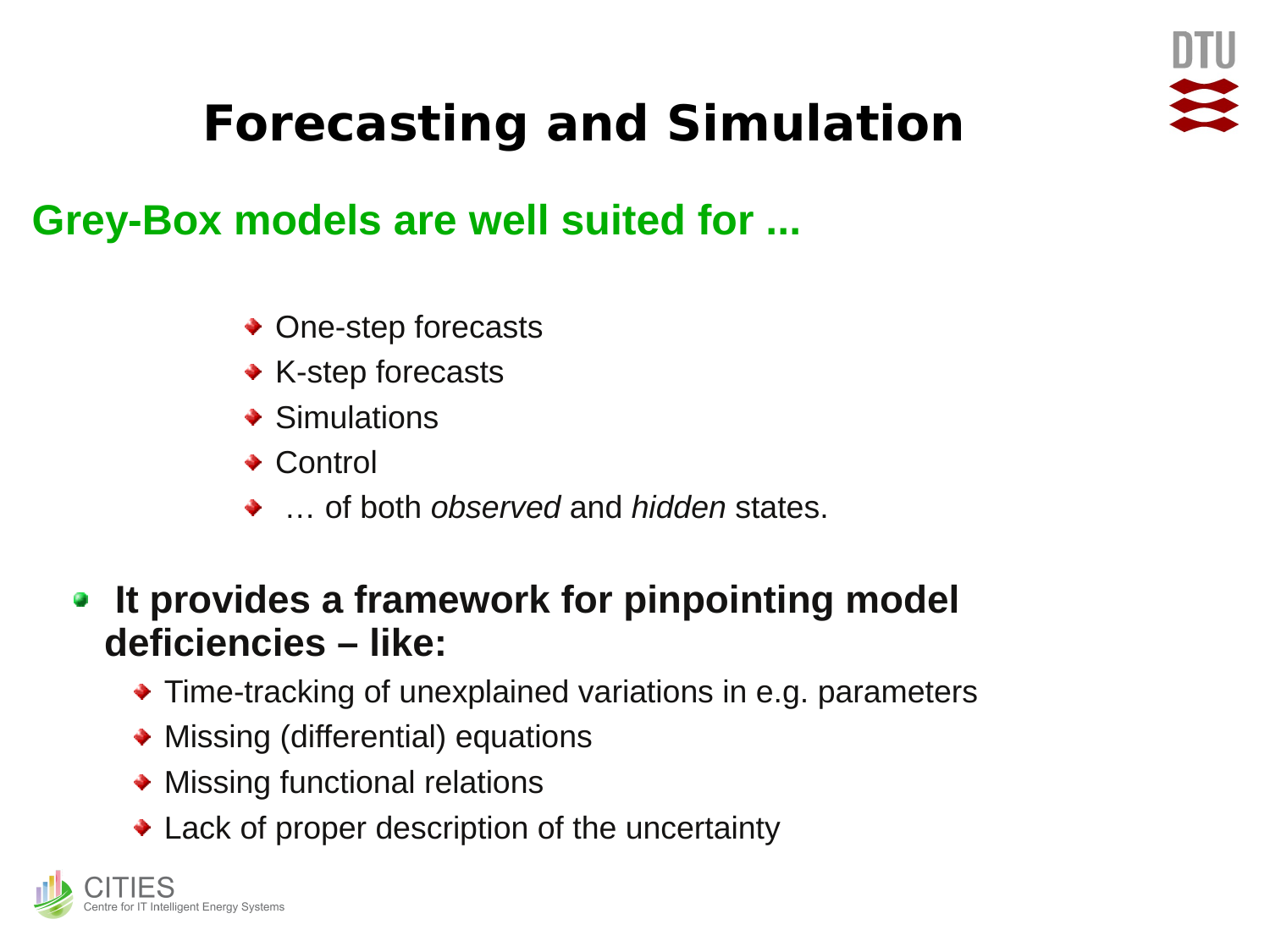

### **Grey-box model building**



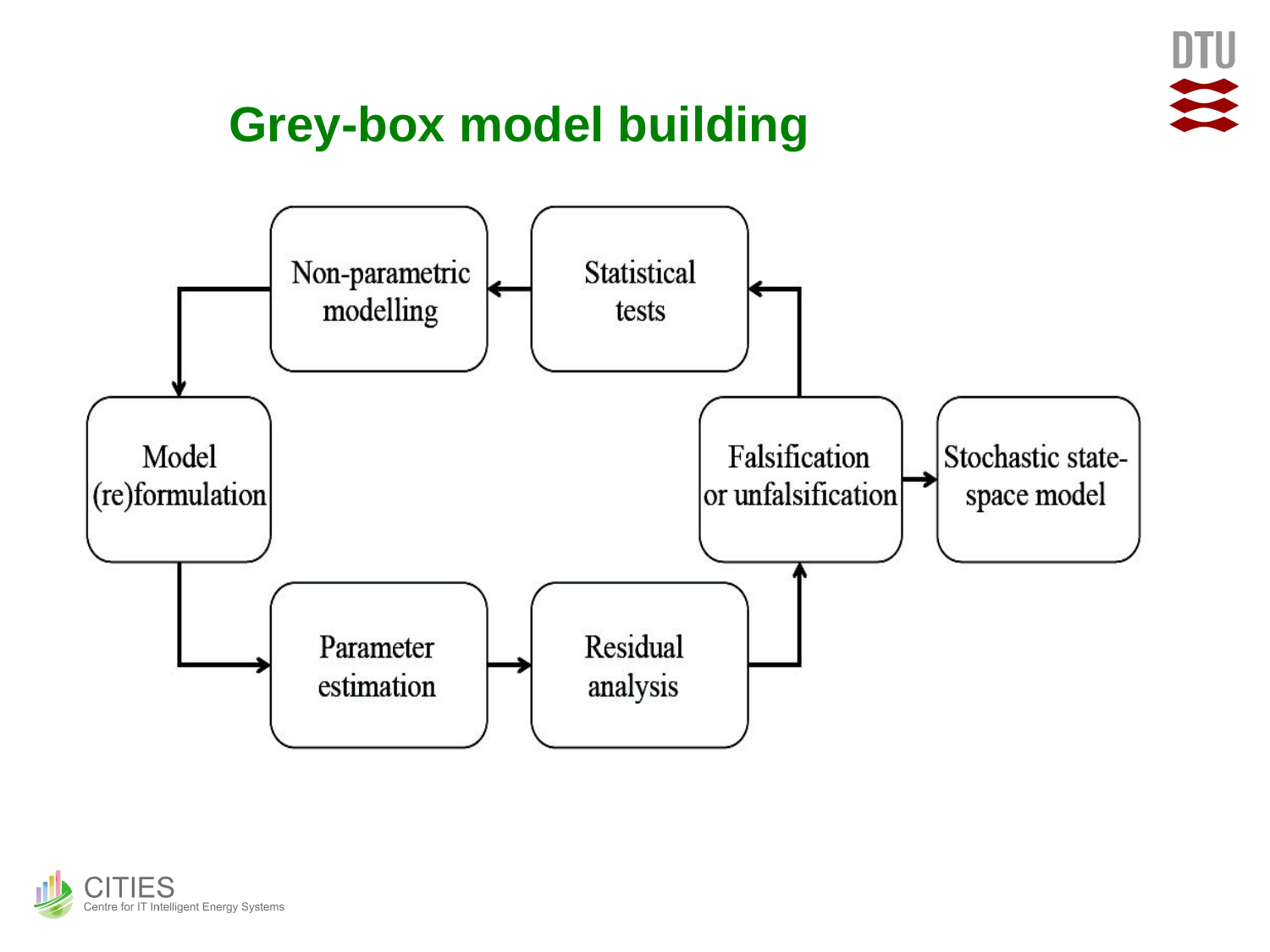# **Grey-Box Modelling**



- Bridge the gap between physical and statistical modelling
- **Provides methods for model identification**
- **Provides methods for model validation**
- **Provides methods for pinpointing model deficiencies**
- **Enables methods for a reliable description of the** uncertainties, which implies that the same model can be used for k-step forecasting, simulation and control

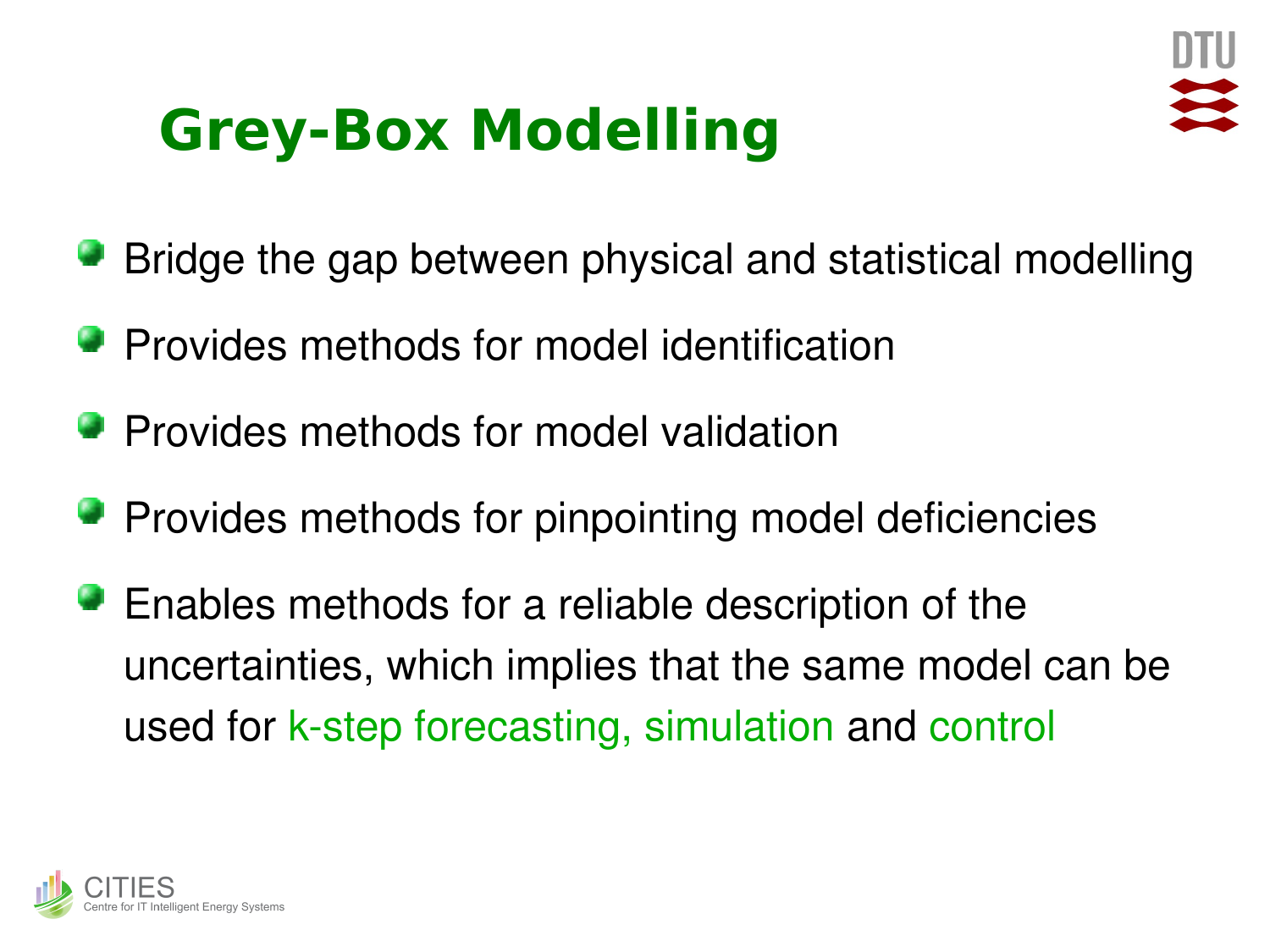# **Energy System Models for real time applications**



**Grey-box models are simplified models for the individual components facilitating system integration**



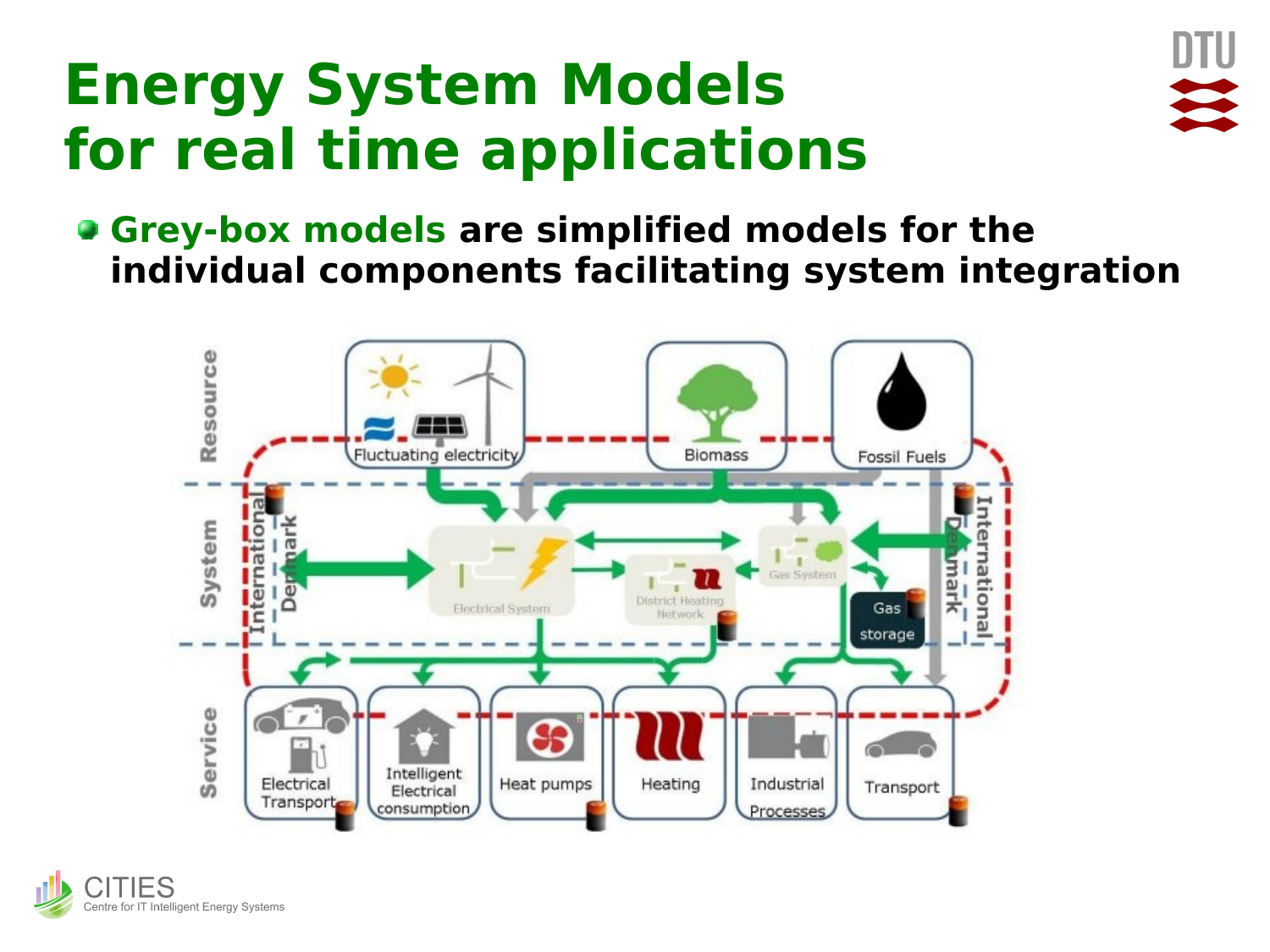# **Energy Systems Integration Continuum**

**(From Ben Kroposki, NREL)** 

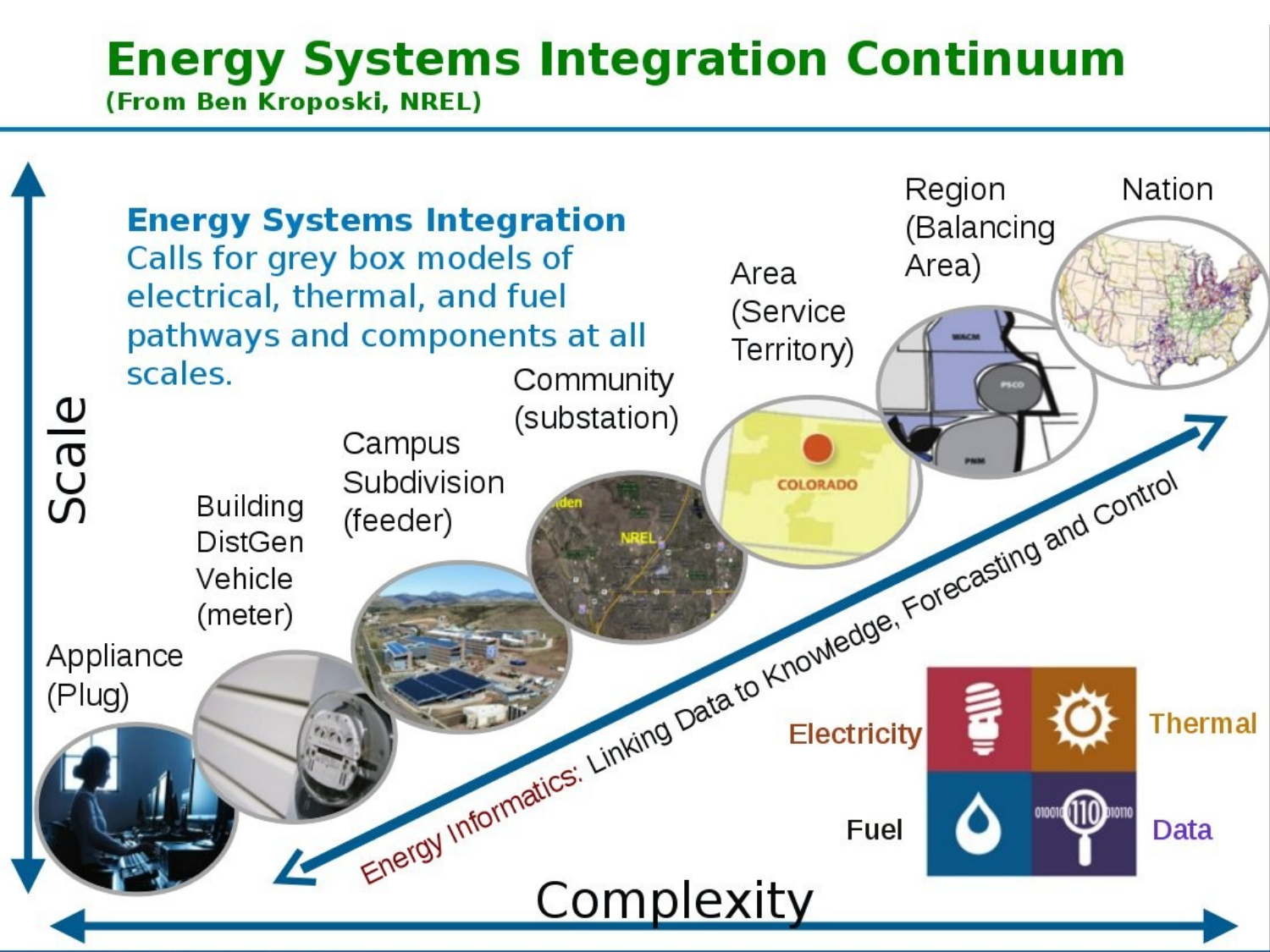

# **Flexhouse at SYSLAB (DTU Risø)**



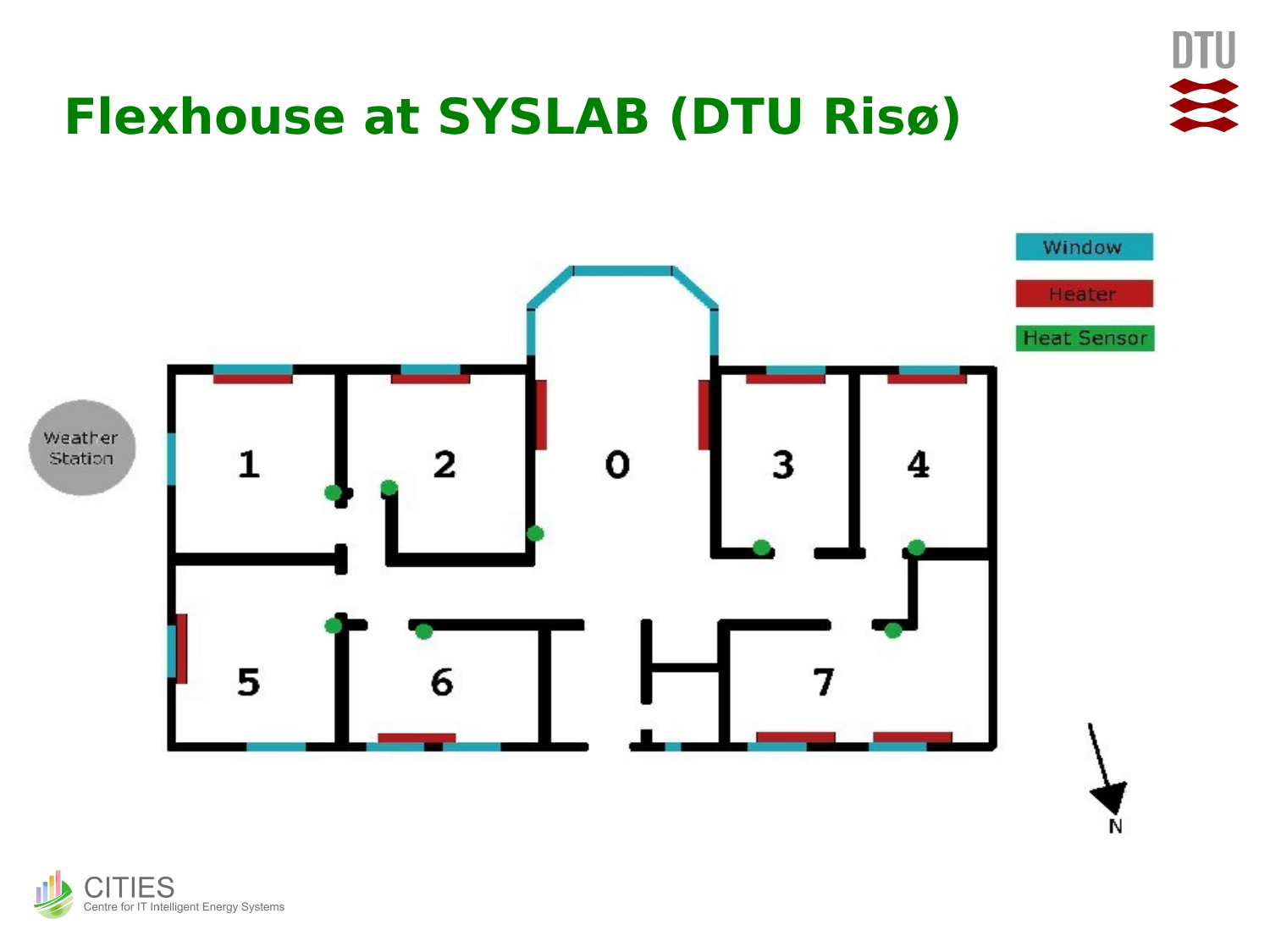

#### **Data and the first principal component**



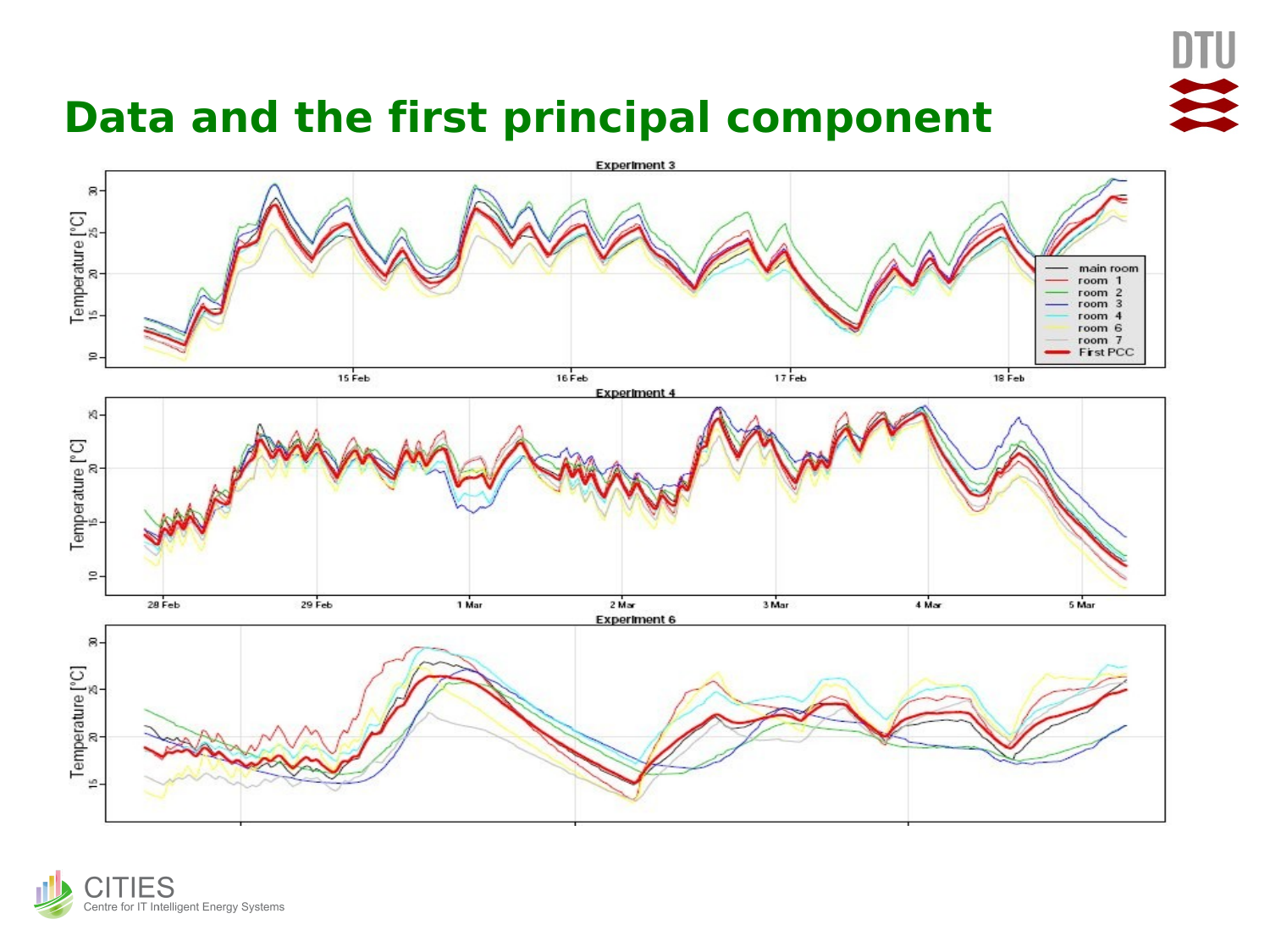# **A first order model often used for simulation**



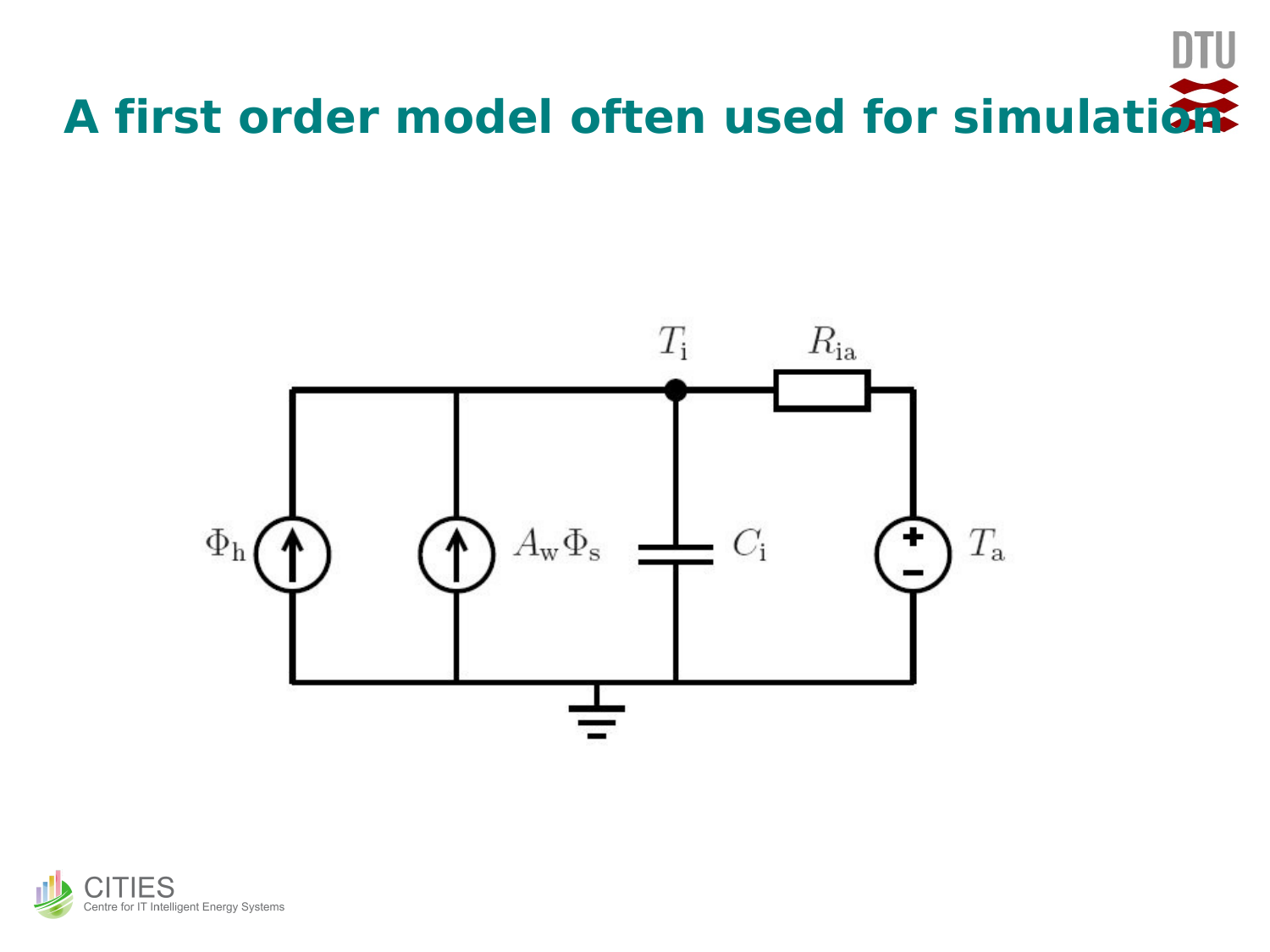

#### **Model evaluation of the first order model**



Model is not adequate since residuals are not white e. noise

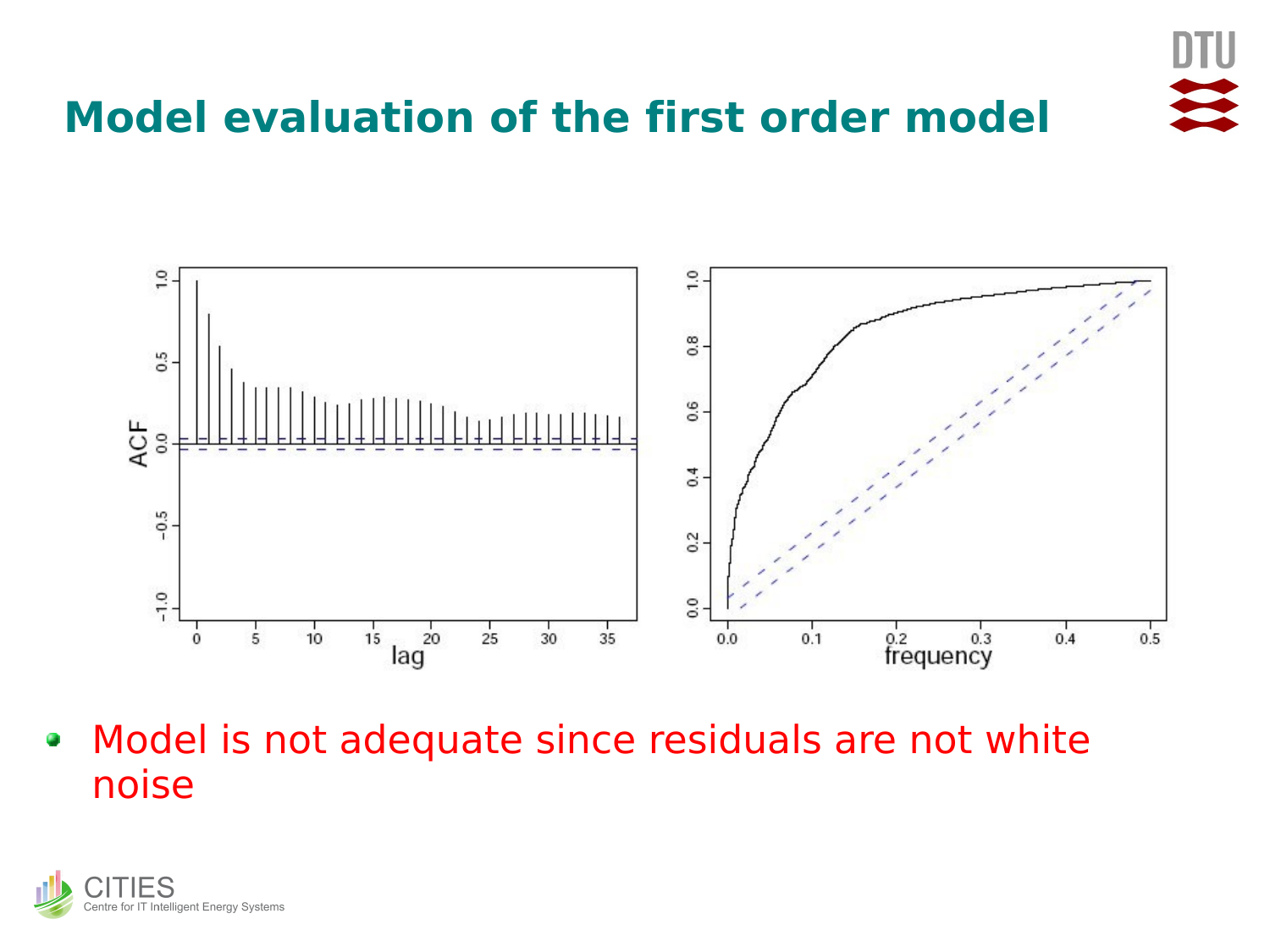

# **Final model found using Grey-box techniques**



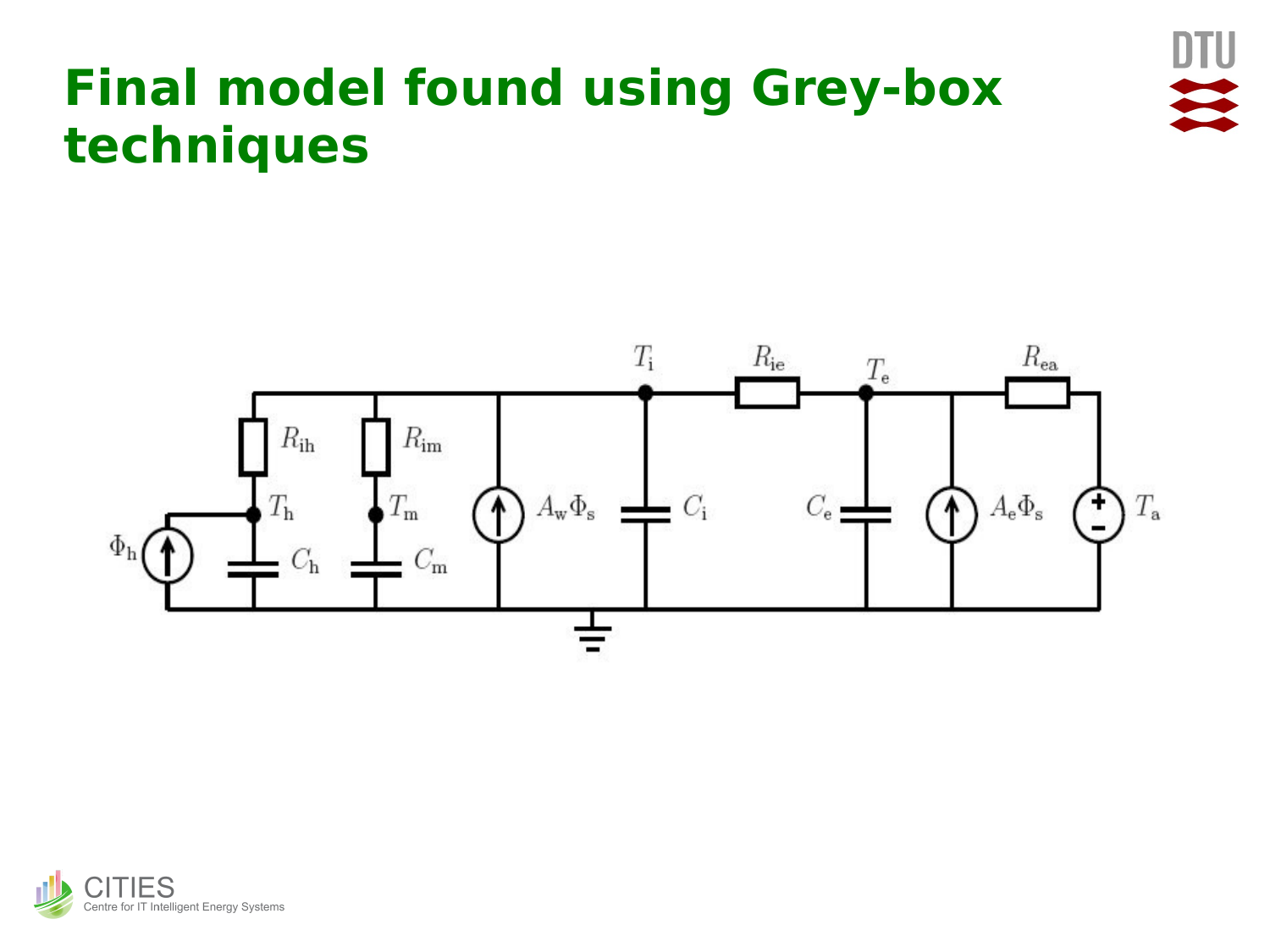

### **Model evaluation – Extended model**



This model is OK, since residuals are uncorrelated (white noise)

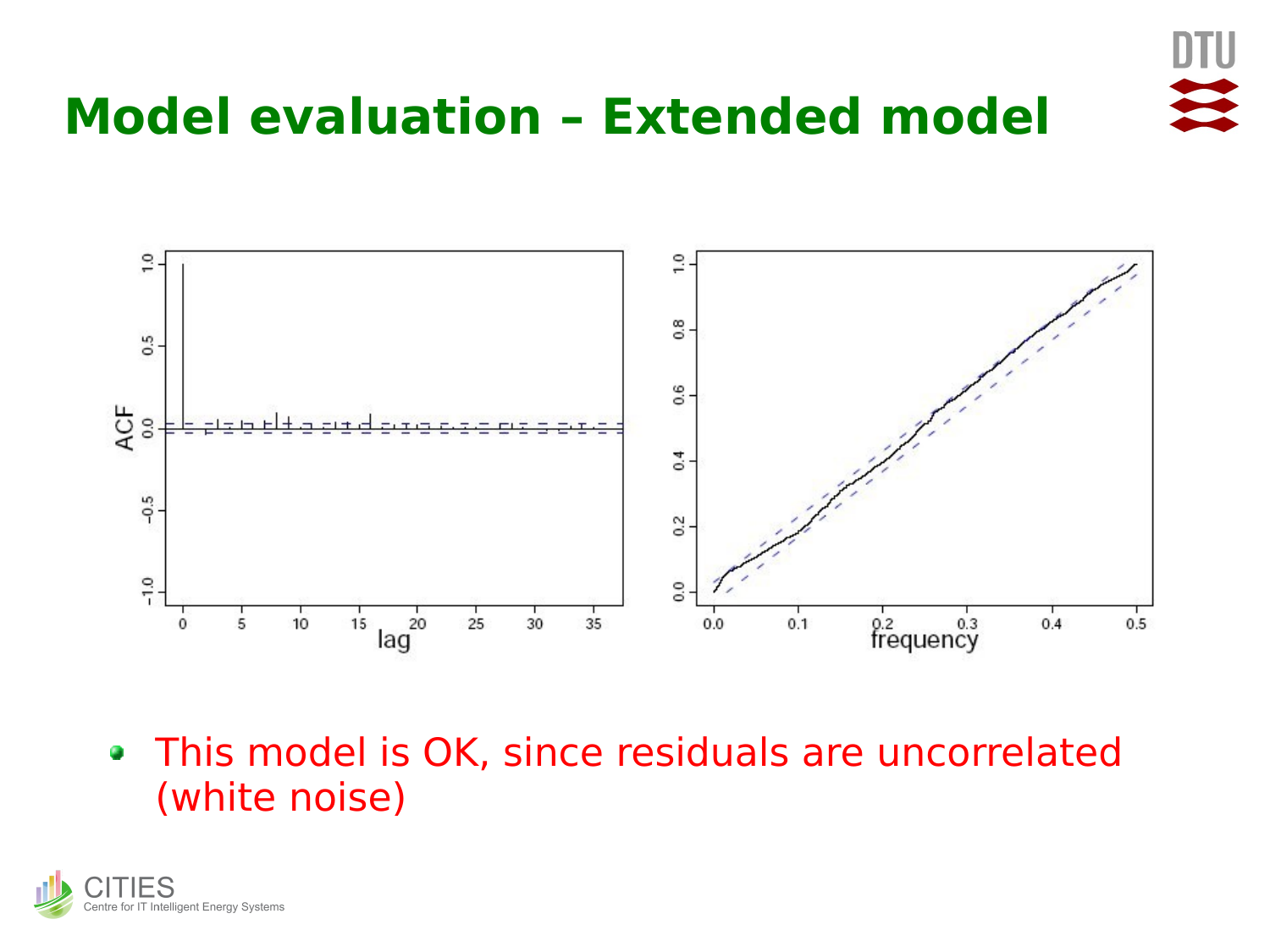# **Grundfos Case Study**

Schematic of the heating system



m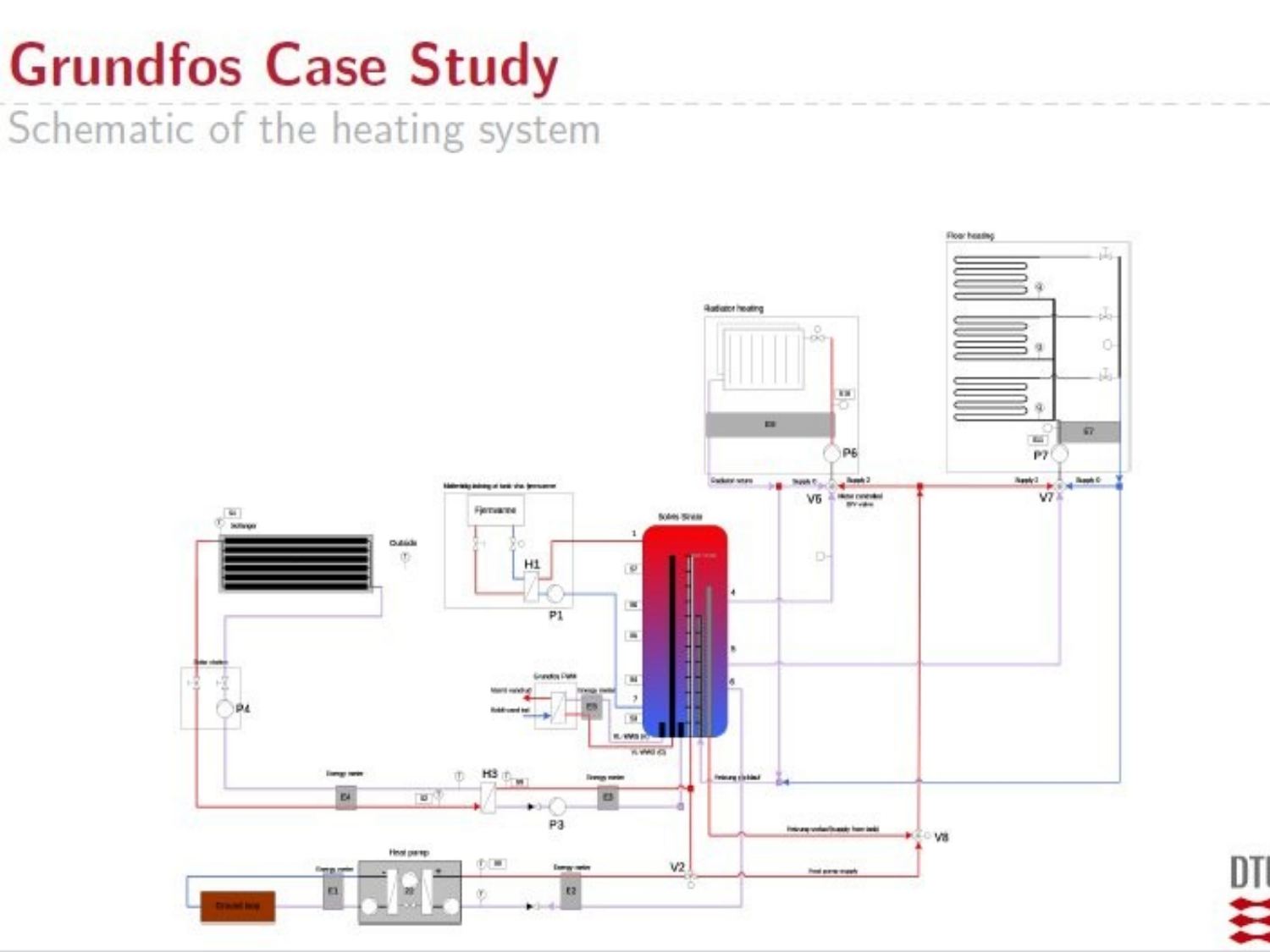# **Modeling Heat Pump and Solar Collector**

Simplified System



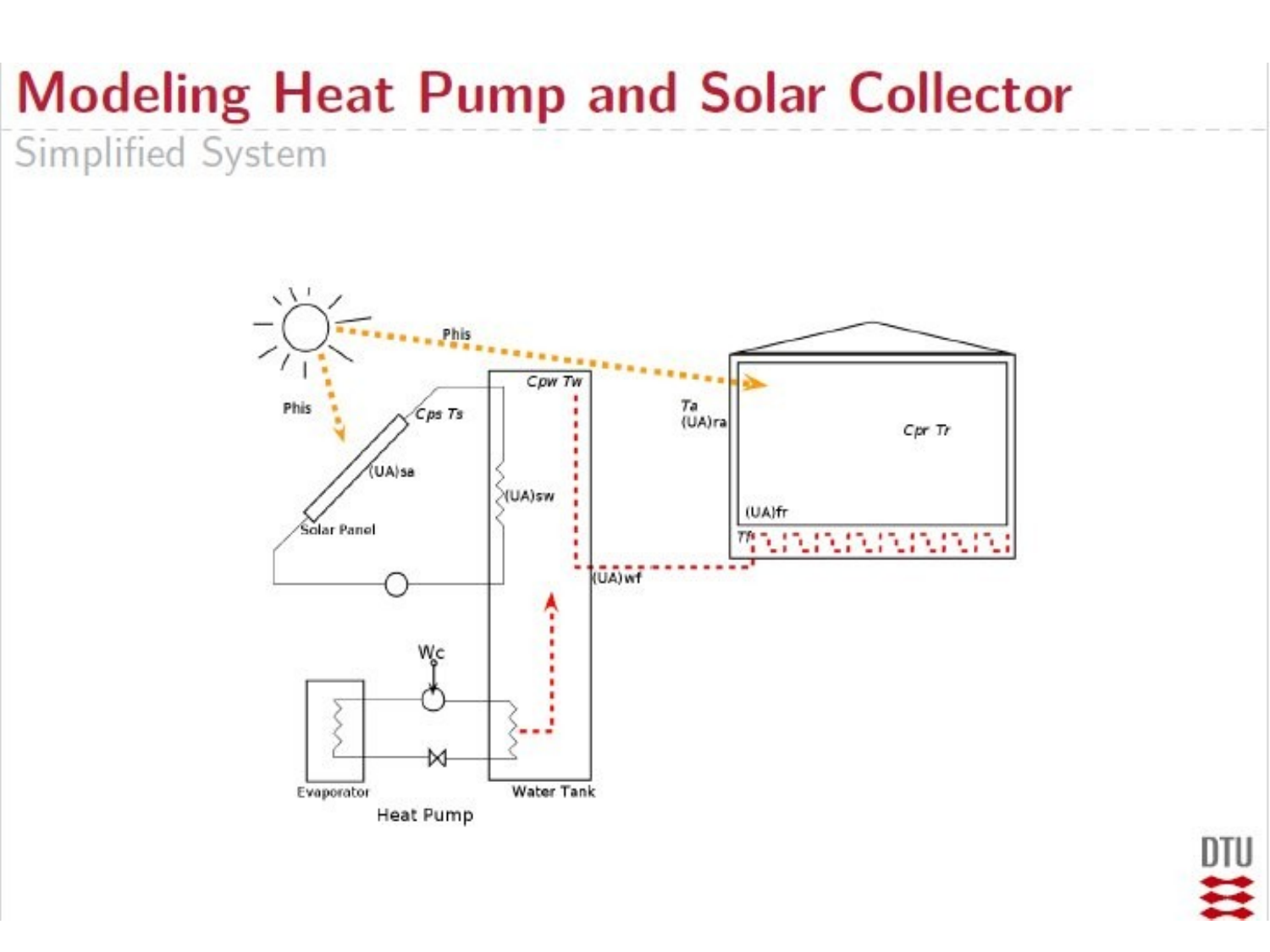# **Avanced Controller**

Economic Model Predictive Control

#### Formulation

The Economic MPC problem, with the constraints and the model, can be summarized into the following formal formulation:

$$
\min_{\{u_k\}_{k=0}^{N-1}} \phi = \sum_{k=0}^{N-1} c' u_k
$$
\n(4a)  
\nSubject to  $x_{k+1} = Ax_k + Bu_k + Ed_k k = 0, 1, ..., N-1$  (4b)  
\n $y_k = Cx_k$   $k = 1, 2, ..., N$  (4c)  
\n $u_{min} \le u_k \le u_{max}$   $k = 0, 1, ..., N-1$  (4d)  
\n $\Delta u_{min} \le \Delta u_k \le \Delta u_{max}$   $k = 0, 1, ..., N-1$  (4e)  
\n $y_{min} \le y_k \le y_{max}$   $k = 0, 1, ..., N$  (4f)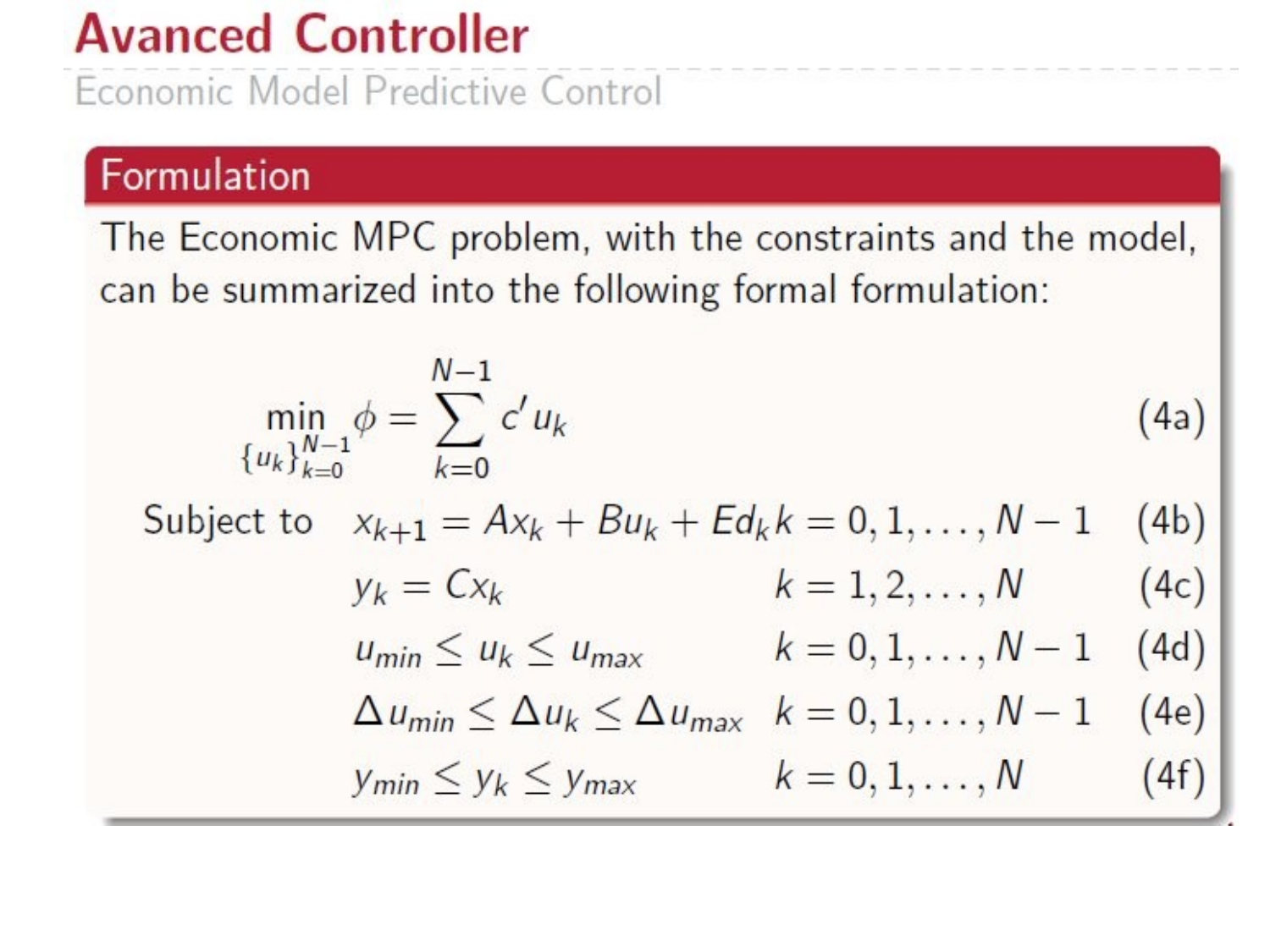# **EMPC for heat pump with solar collector (savings 35 pct)**

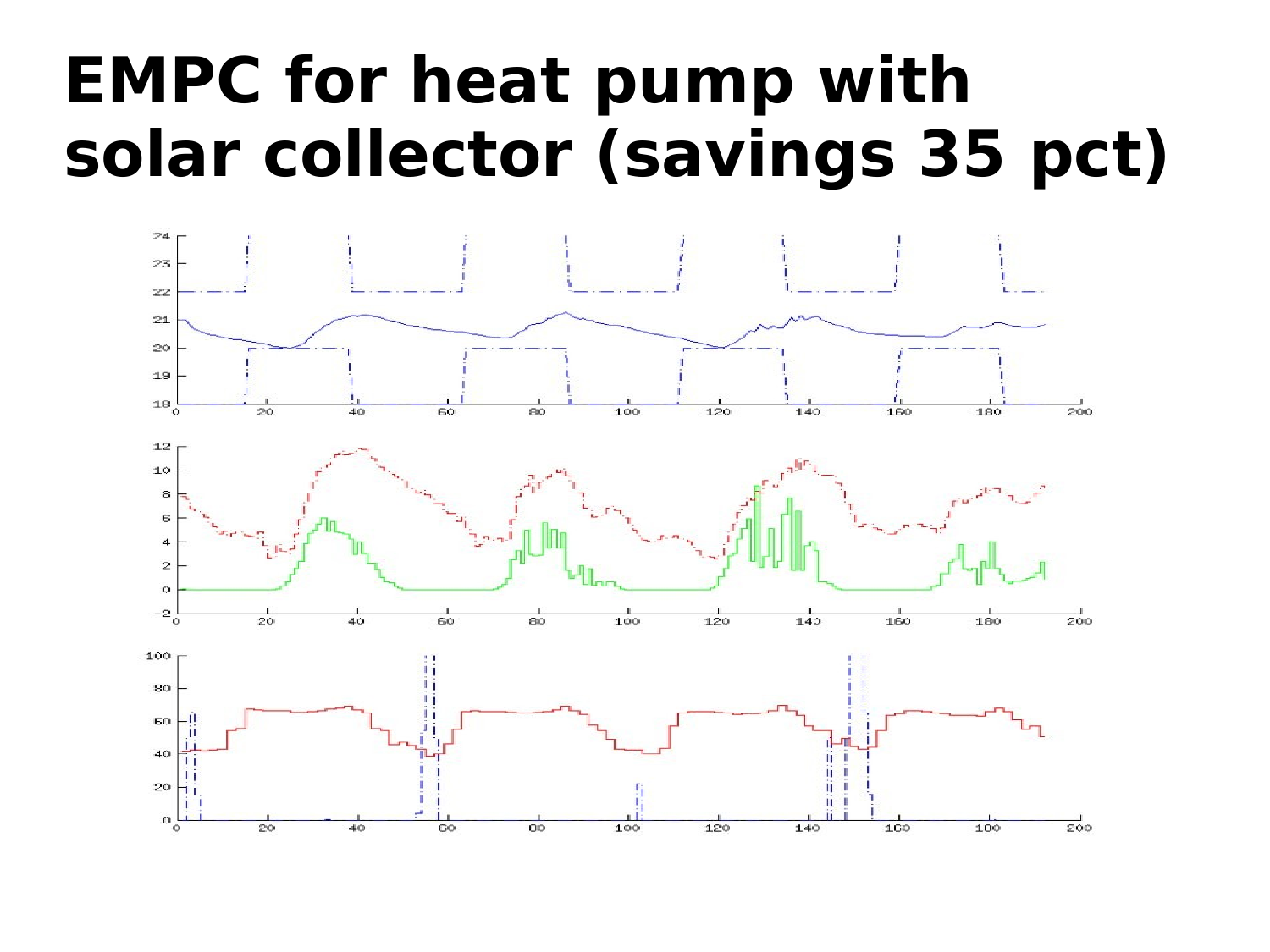### **The software ...**



- **CTSM-R Continuous Time Stochastic Modelling in R**
- **Download from http://ctsm.info**
- **User Guide** and **Math Guide** available
- **•** For more information. Email to [info@ctsm.info](mailto:info@ctsm.info)
- **Our intention is to provide relevant model examples** and guidelines for at the homepage

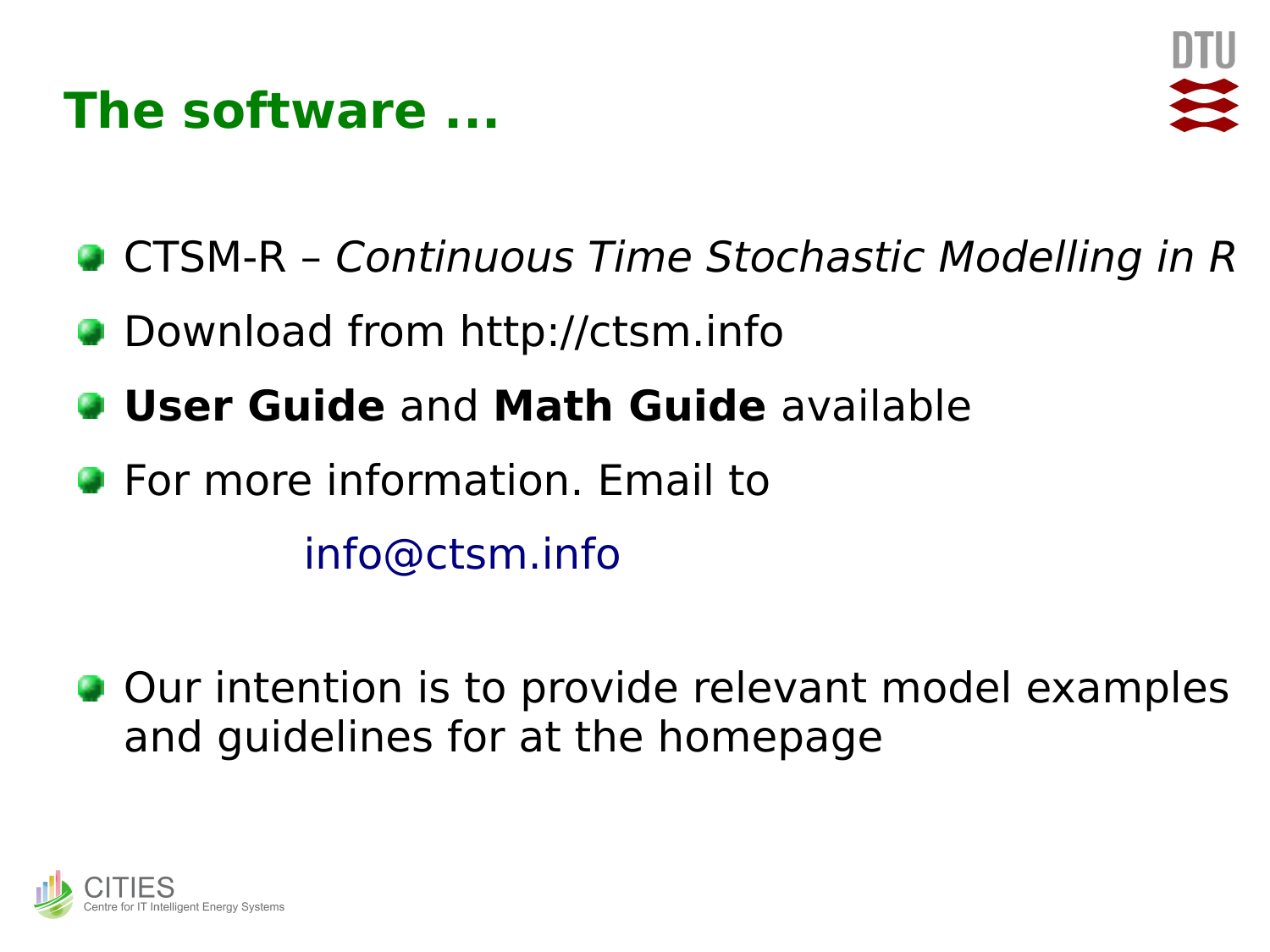# Thanks for your time ...



**DTU Compute**<br>Institut for Matematik og Computer Science